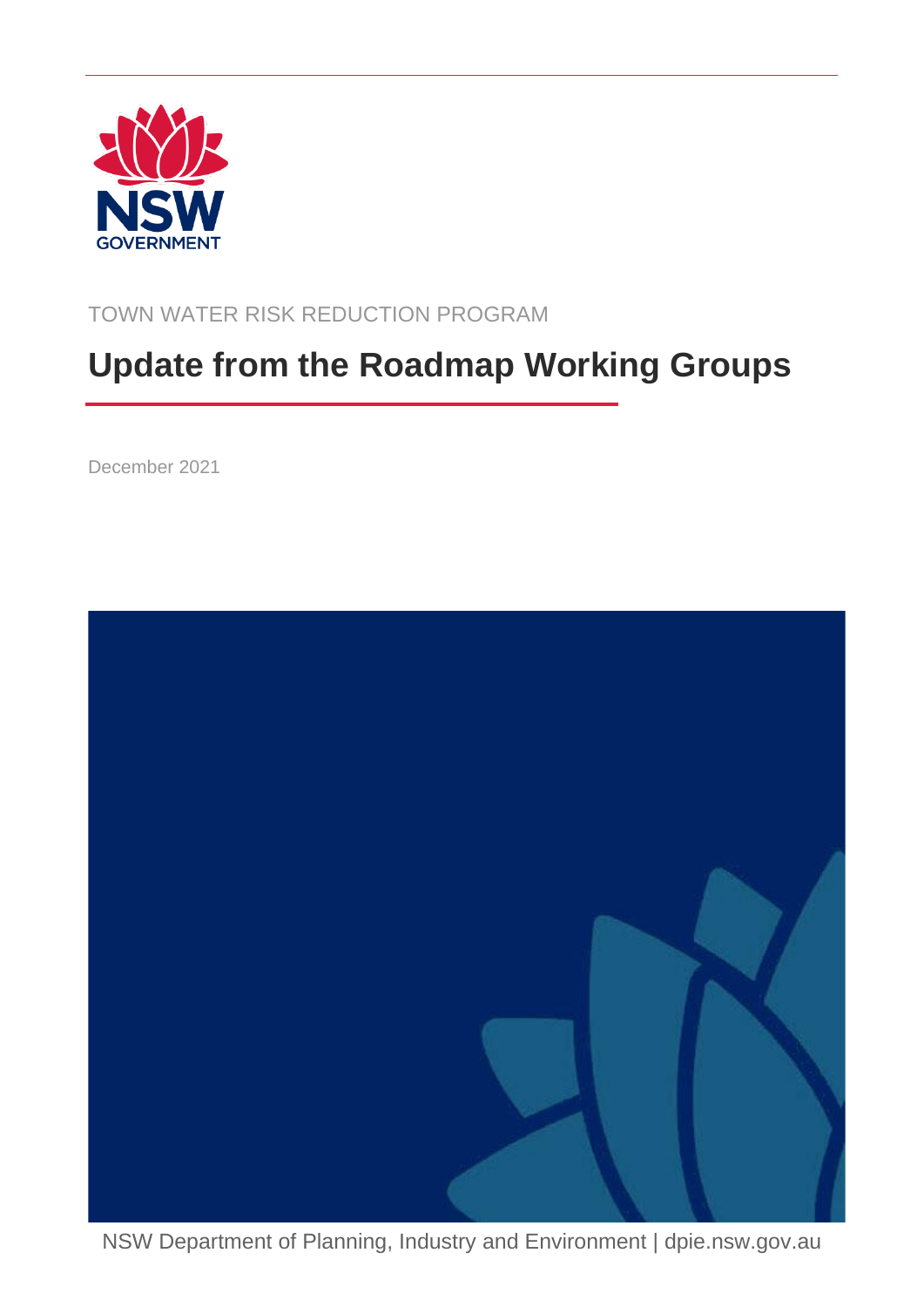Published by NSW Department of Planning, Industry and Environment

#### [dpie.nsw.gov.au](http://www.dpie.nsw.gov.au/)

#### Title: Town Water Risk Reduction Program - Update from the Roadmap Working Groups

#### PUB21/896

© State of New South Wales through Department of Planning, Industry and Environment 2021. You may copy, distribute, display, download and otherwise freely deal with this publication for any purpose provided you attribute the Department of Planning, Industry and Environment as the owner. However, you must obtain permission if you wish to charge others for access to the publication (other than at cost); include the publication in advertising or a product for sale; modify the publication; or republish the publication on a website. You may freely link to the publication on a departmental website.

Disclaimer: The information contained in this publication is based on knowledge and understanding at the time of writing (December 2021) and may not be accurate, current or complete. The State of New South Wales (including the NSW Department of Planning, Industry and Environment), the author and the publisher take no responsibility, and will accept no liability, for the accuracy, currency, reliability or correctness of any information included in the document (including material provided by third parties). Readers should make their own inquiries and rely on their own advice when making decisions related to material contained in this publication.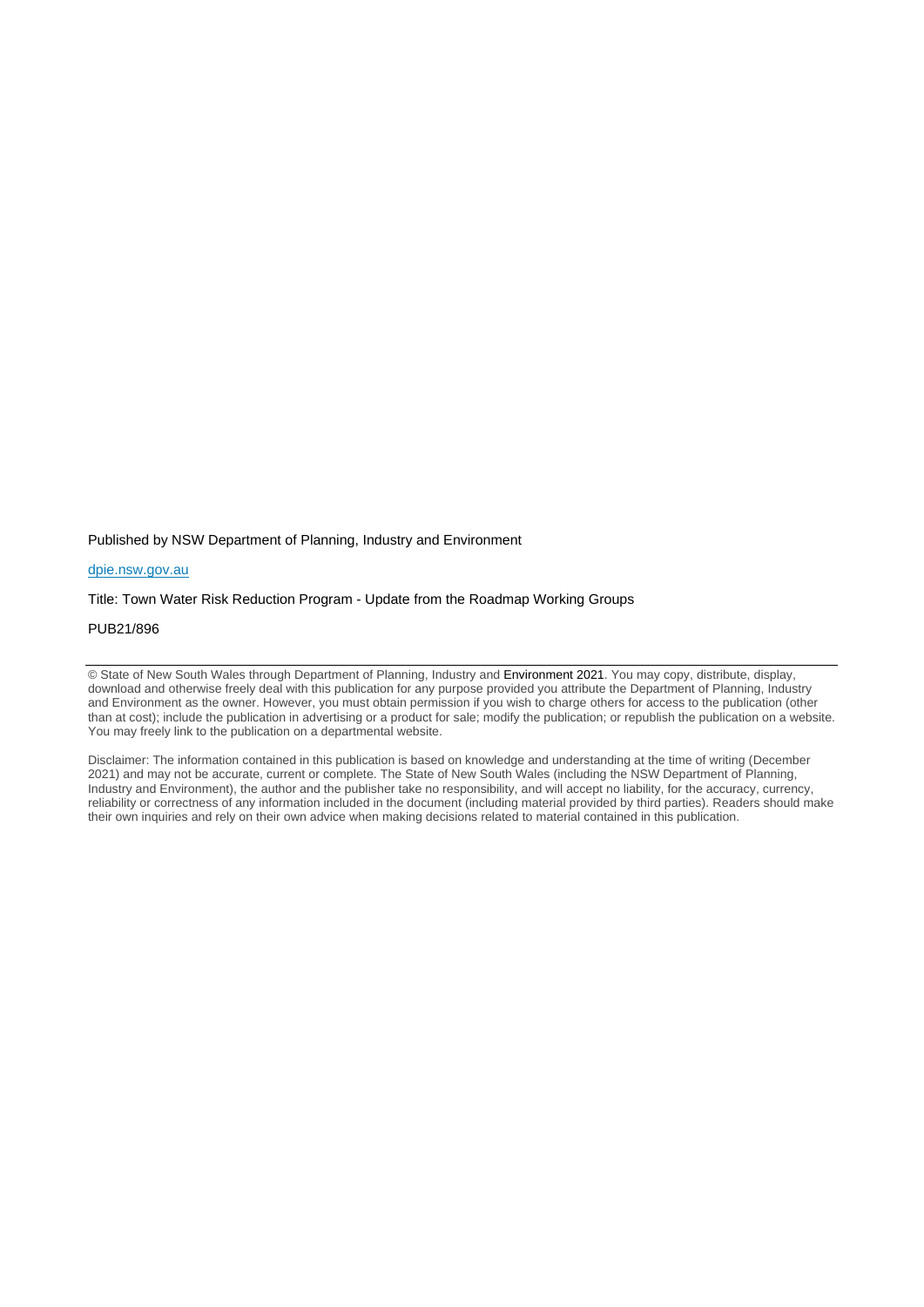# **Acknowledgment of Country**

The Department of Planning, Industry and Environment acknowledges the Traditional Owners and Custodians of the land on which we live and work and pays respect to Elders past, present and future.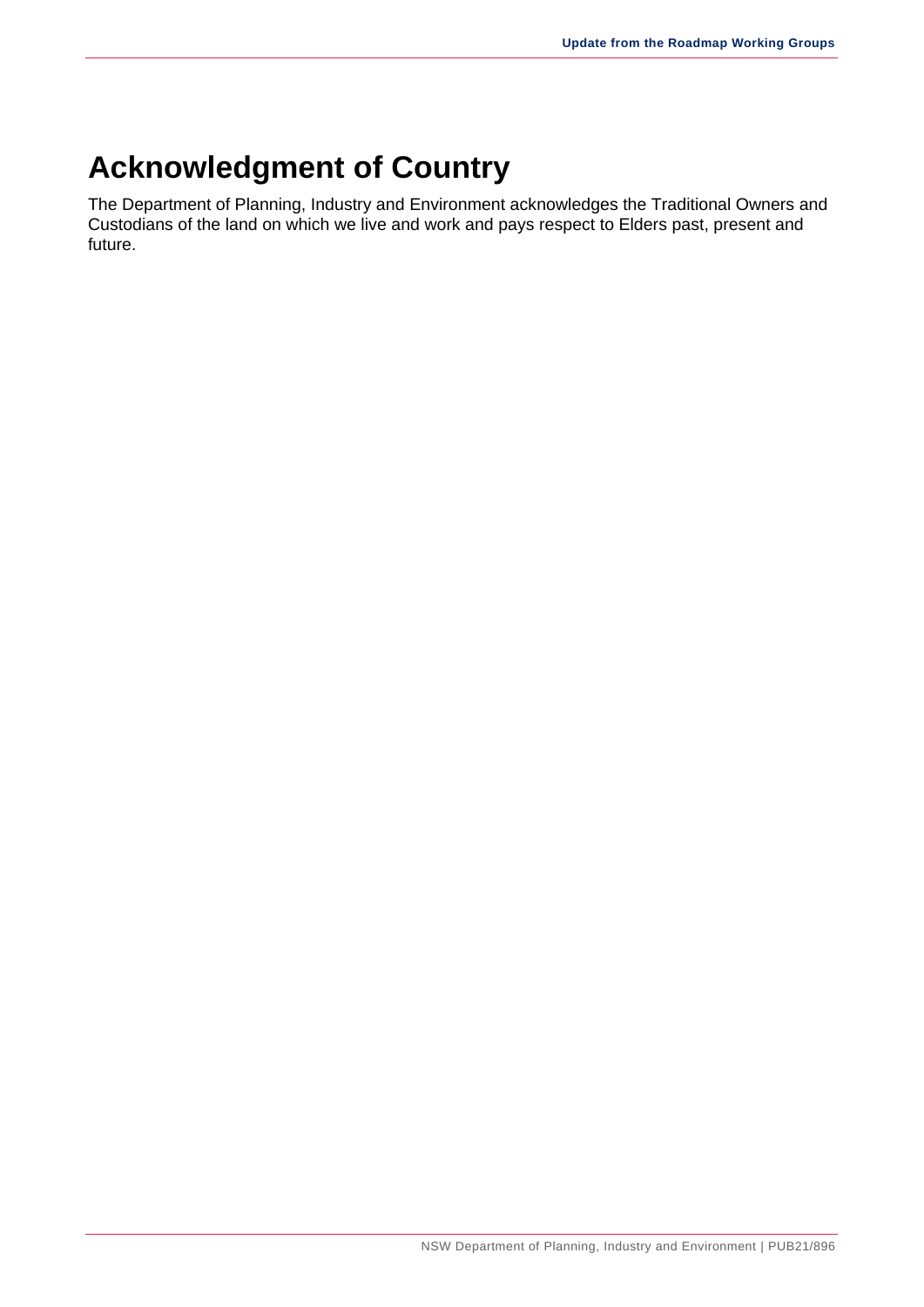### Update from the Roadmap Working Groups

This document provides an update on the progress of the Town Water Risk Reduction Program's Roadmap Working Groups. The update provides an overview of the background, scope, objectives and where the working groups are up to in designing an improved regulatory framework for local water utilities as of December 2021.

The working groups' input is ongoing, and we will provide further updates and opportunities for formal consultation in the future. At the end of March 2022, we will make available for consultation with the broader sector the improved regulatory framework for local water utilities as designed by the working groups.

Your feedback is always welcome. You can reach out to the team at any time on [regional.town.water@dpie.nsw.gov.au](mailto:regional.town.water@dpie.nsw.gov.au)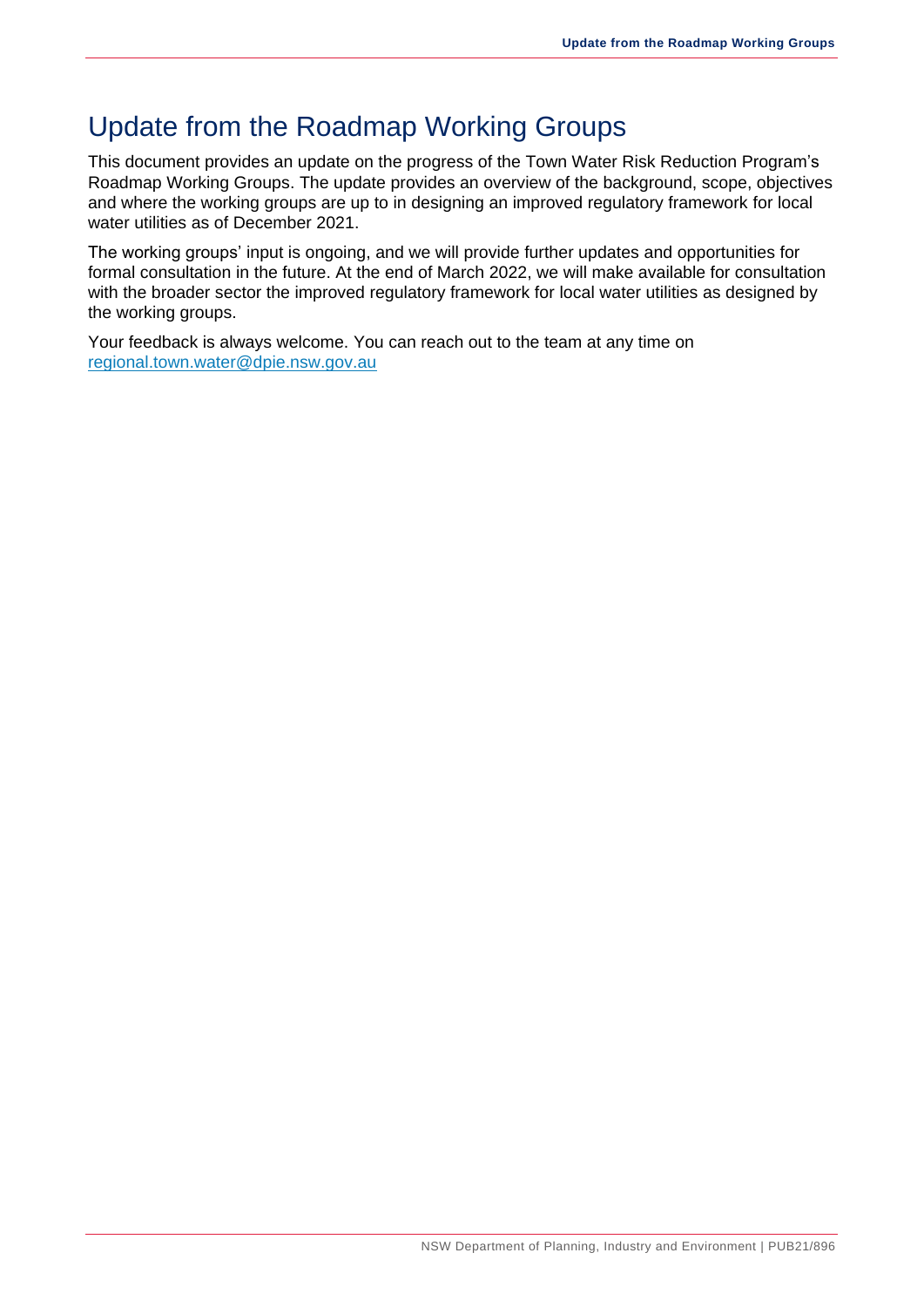### The Town Water Risk Reduction Program is collaborating with the sector to design an improved regulatory framework

The NSW Department of Planning, Industry and Environment (the department) is collaborating with the local water utilities sector to improve its approach to the regulation of local water utilities as outlined in the Town Water Risk Reduction Program's *[Roadmap to an Improved Regulatory](https://www.industry.nsw.gov.au/__data/assets/pdf_file/0010/477613/Final-Roadmap-to-an-improved-regulatory-framework-for-local-water-utilities.pdf)  [Framework for Local Water Utilities](https://www.industry.nsw.gov.au/__data/assets/pdf_file/0010/477613/Final-Roadmap-to-an-improved-regulatory-framework-for-local-water-utilities.pdf)* (the roadmap).

As part of the roadmap, the Town Water Risk Reduction Program is working with stakeholders to design an improved framework for the department's regulation of local water utilities' strategic planning and for the department's technical assessment and approvals for local water utilities. This process acknowledges that councils and local water utilities are ultimately responsible for making decisions regarding the provision of town water services. However, the process also acknowledges the value in regulatory oversight over those decisions to ensure they meet the needs of stakeholders.

To support this process the Town Water Risk Reduction Program has established two working groups:

- Regulation of strategic planning; and
- Technical assessment and approvals.

The working groups are the Town Water Risk Reduction Program's core mechanisms to partner and collaborate with the sector in the design process.

The **regulation of strategic planning** working group is considering issues currently encompassed by the 'integrated water cycle management' (IWCM) strategic planning framework, and supporting instruments and processes such as water security and demand planning, strategic business planning, financial planning and asset management.

The **technical assessment and approvals** working group is considering issues related to approvals under section 60 and inspections of water and sewerage systems under section 61 of the *Local Government Act 1993*.

The working groups have been brought together to address relevant roadmap actions, consider regulatory options and design an improved regulatory framework. At the end of March 2022, the draft improved regulatory framework will be made available for testing via consultation with the broader sector.

The working groups will consider other inputs from the Town Water Risk Reduction Program, such as its strategic planning pilots and the broader strategic planning framework for councils under the NSW Government's Integrated Planning and Reporting Framework.

### We've assembled a representative and expert team from across the sector

To truly partner and collaborate with the sector, the working groups bring together expertise and experience from councils and local water utilities, joint organisations, industry bodies, the private sector, and the department and its co-regulators, including NSW Health, the NSW Environment Protection Authority, the Office of Local Government, the Natural Resource Access Regulator and Dams Safety NSW.

The working groups will achieve their objectives collaboratively, understanding the different perspectives and diverse expertise and experiences of their members to design an improved regulatory framework. The working groups are supported by a team of regulatory experts from Nous Group, who provide expert input and facilitate collaboration, and the Town Water Risk Reduction Program team.

A full list of working group members and the Nous team is provided in Appendix A.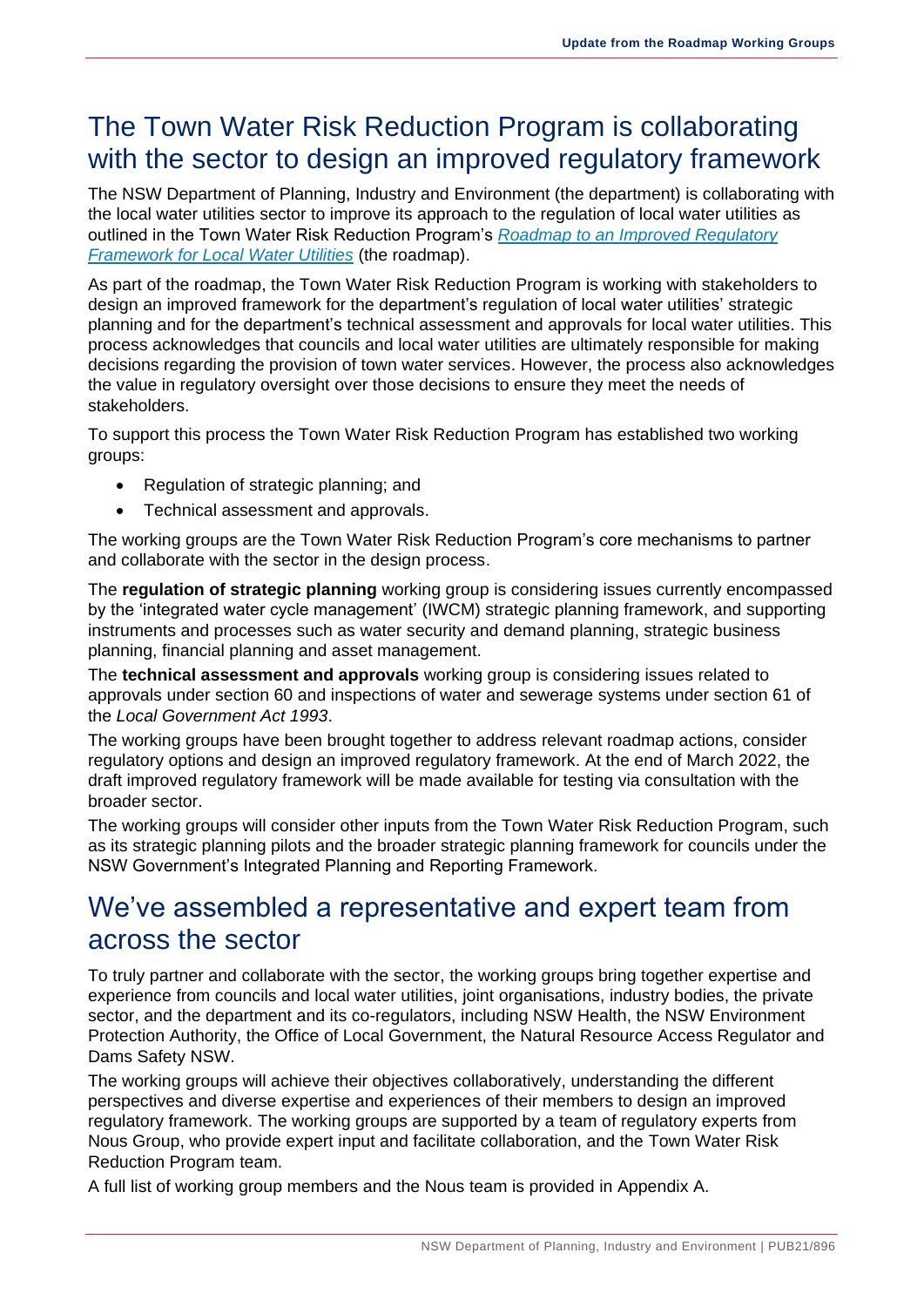### We have drafted a shared vision and outcomes to guide the improved regulatory framework

We are building an improved regulatory framework for local water utilities 'from the ground up', with the roadmap as a solid starting point. This means we have started with the collective vision that the department, its co-regulators and local water utilities are pursuing, and the outcomes that need to be delivered for both strategic planning and technical assessment and approvals under an improved framework. These outcomes provide us with the specific areas of focus to pursue in developing the detail of the improved framework.

The vision and outcomes in the following sections were developed over three iterations with working group members through two co-design workshops and a survey. They may evolve further as we continue to develop the rest of the framework next year.

Our draft vision is:

#### *"Safe, secure, accessible and affordable water and sewerage services for healthy and resilient communities, businesses and the environment, now and into the future"*

The draft outcomes we want the improved framework to achieve in each of the areas being considered by the working groups are provided in Table 1 below.

#### **Table 1. Regulatory outcomes for strategic planning and technical assessments and approvals**

| <b>Outcomes for strategic planning</b> |                                                                                                                                                                      | Outcomes for technical assessments and<br>approvals                                                                                                                                                                                                           |
|----------------------------------------|----------------------------------------------------------------------------------------------------------------------------------------------------------------------|---------------------------------------------------------------------------------------------------------------------------------------------------------------------------------------------------------------------------------------------------------------|
| 1.                                     | Facilitates a balance of community,<br>environmental and economic outcomes<br>including timely, equitable and affordable access<br>to safe and sustainable services. | Approvals of water treatment infrastructure or<br>1.<br>treatment of sewage under section 60 of the<br>Local Government Act 1993 facilitate overall<br>system and community outcomes including safe,<br>equitable and affordable access to services.          |
| 2.                                     | Transparent, evidence-based, outcomes-<br>focused and solutions-driven.                                                                                              | Local water utilities and government agencies<br>2.<br>can collaboratively ensure that water treatment<br>infrastructure and treatment of sewage under<br>section 60 of the Local Government Act 1993<br>meet community needs efficiently and<br>effectively. |
| 3.                                     | Facilitates and supports decision-making on<br>strategic risks and challenges whenever and<br>however they present themselves.                                       | Engagement and collaboration begins early.<br>3.                                                                                                                                                                                                              |
| 4.                                     | Local water utilities have clear and transparent<br>guidelines and criteria, including how<br>performance will be monitored.                                         | Advice is provided in a timely manner.<br>4.                                                                                                                                                                                                                  |
| 5.                                     | Integrated with existing council processes such<br>as enterprise risk management frameworks and<br>the Integrated Planning & Reporting Framework.                    | 5.<br>Approvals are provided in a timely manner.                                                                                                                                                                                                              |
| 6.                                     | Integrated across the local, regional and state<br>levels to drive efficiency, a broader<br>understanding across the system and create<br>'one source of truth'.     | Decision-making for approvals is outcomes-<br>6.<br>based, transparent, fair and reviewable.                                                                                                                                                                  |
| 7.                                     | Demonstrates that local and state government<br>are capable of collaboratively delivering for the<br>community.                                                      | Regulatory agencies work collaboratively to<br>7.<br>ensure they provide efficient and effective<br>support to local water utilities.                                                                                                                         |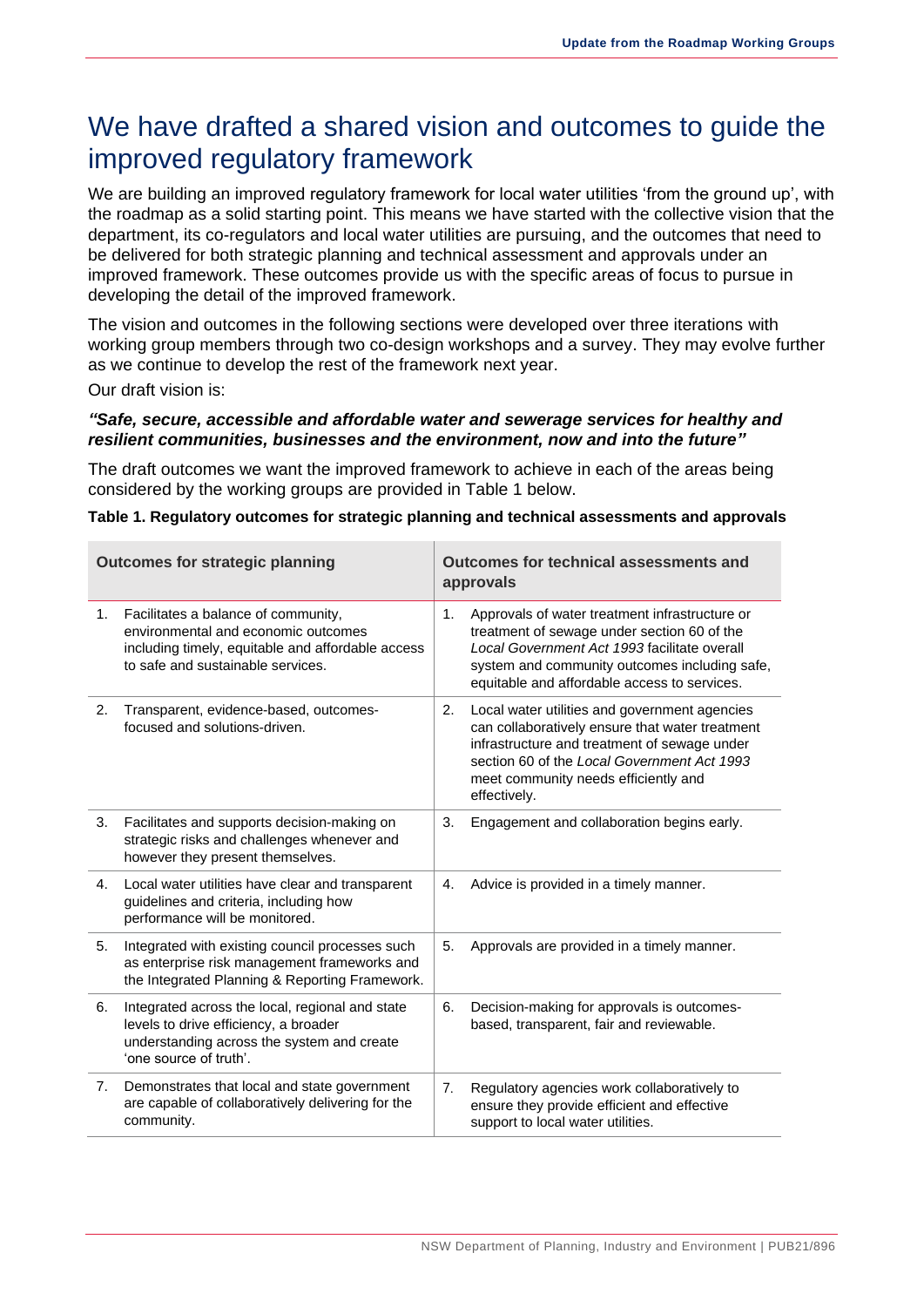### An understanding of the principles for how the department will regulate is being established

To guide the development of specific regulatory requirements and processes, the working groups have workshopped high level principles for how regulation will be approached and experienced:

- **The department will adopt a risk-based, outcomes-focused approach, with balanced monitoring approaches.** This will be underpinned by early engagement to clearly ascertain local intent and circumstance to inform risk-assessment, and a clear focus on the requirements that set outcomes for regulated activities, rather than processes.
- **The department will work more flexibly as a regulator, offering better guidance and support.** Local water utilities, their staff and stakeholders will experience a more flexible and proportionate process. The department will work in a way that takes into account the challenges faced by the local water utility, the risk profile of its systems, and its organisation maturity. The department will provide ongoing and consistent support to ensure local water utilities understand their obligations and expectations of outcomes and balance a technical and a community focus.
- **The department will engage proactively to build relationships and collect insights.** Local water utilities will have a clear understanding of the purpose for which data is collected, in advance of its provision. There will be better alignment of data collection across all regulators and agencies. Efforts to collect insights will not be limited to data gathering. The department will also focus on more regular engagement and relationship building with local water utilities.
- **The department will balance regulatory oversight with proactive support.** The department will balance work as a regulator with its role as a partner to local water utilities. This balance will be struck based on the evolving needs of a local water utility, and the department's regulatory responsibilities. These dual functions will be balanced in line with accepted principles of risk-based regulation and be clearly separated.

### We have a clear plan to deliver the framework for consultation with the sector by the end of March 2022

In early 2022, the working groups will be focused on developing the detail of proposed regulatory requirements and procedures for the improved framework. The key steps and their timing are outlined in Figure 2 below.

#### **Figure 1 | Project steps and timing for early 2022**



We will be sharing the draft regulatory framework for public stakeholder consultation at the end of March 2022. Following the consultation period in March-April 2022, we will consider and incorporate stakeholder feedback. We expect the improved regulatory framework to be in place from 1 July 2022.

If you have any feedback or queries about the Town Water Risk Reduction Program, please contact us at any time on [regional.town.water@dpie.nsw.gov.au](mailto:regional.town.water@dpie.nsw.gov.au)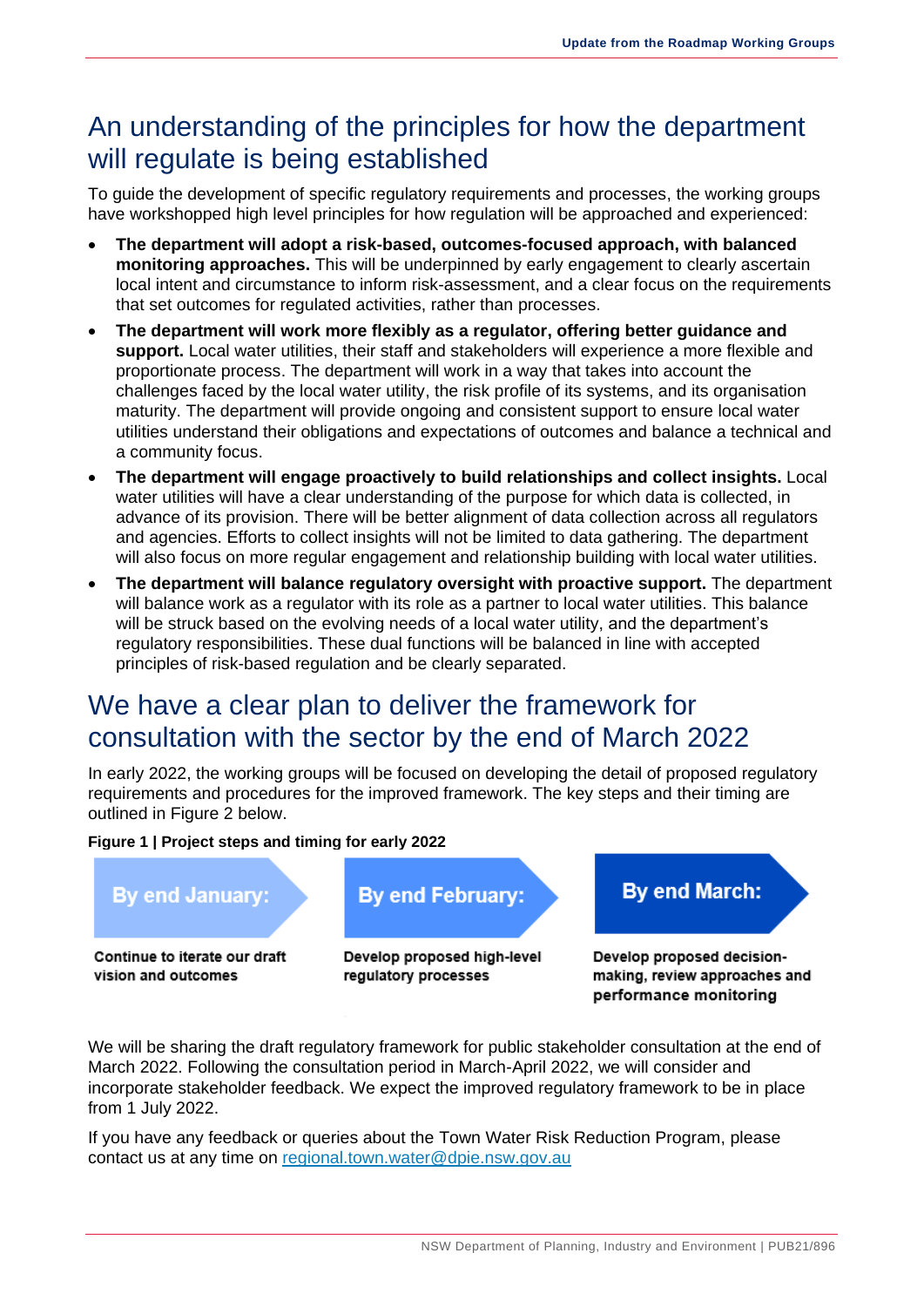## Appendix A: Working group members and Nous team

### Working group – regulation of strategic planning:

- Mr Greg Whorlow, Albury City Council
- Mr Graham Kennett, Kyogle Council
- Ms Tracey Hamer, Mid Coast Council
- Ms Jenna Hazelwood, Richmond Valley Council
- Mr Michael McKenzie, Rous County Council
- Ms Naomi Schipanski, Tamworth Regional Council
- Mr Doug Moorby, Narromine Shire Council/Orana Water Utilities Alliance (Alternate: Mr Victor Papierniak, Cobar Shire Council/ Orana Water Utilities Alliance)
- Ms Jenny Bennett, Central NSW Joint Organisation (Alternate: Ms Meredith MacPherson)
- Mr Russell Beatty, HARC
- Mr Glenn Fernandes, Public Works Advisory
- Mr Chris Devitt, Chris Devitt Consulting
- Mr Oliver Maennicke, GHD
- Mr Sanjiv Sathiah, Local Government NSW
- Mr Andrew Sloan, DPIE Water Water Utilities Branch
- Ms Emma Brunton, DPIE Water Water Utilities Branch
- Ms Stef Schulte, DPIE Water Regional Water Strategies team (Alternate: Mr Mark Hamstead)
- Ms Leslie Jarvis, NSW Health (Alternate: Mr Josh Tickell)
- Mr Peter Marczan, Environment Protection Authority
- Mr Graeme White, Natural Resource Access Regulator
- Ms Karen Purser, Office of Local Government
- Mr Sascha Moege, Town Water Risk Reduction Program

### Working group - technical assessment and approvals:

- Mr Wayne Beatty, Orange City Council
- Mr Chris Best, Bega Valley Shire Council
- Ms Jessica Dunstan, Snowy Monaro Regional Council
- Mr Greg Mashiah, Clarence Valley Council
- Mr Doug Moorby, Narromine Shire Council/OWUA (Alternate: Mr Victor Papierniak, Cobar Shire Council/OWUA)
- Mr Matthew Trapp, Lithgow City Council
- Dr Bala Vigneswaran, Central Coast Council
- Mr Glenn Fernandes, Public Works Advisory
- Mr Bruce Murray, City Water Technologies
- Mr Michael Carter, Hunter H2O
- Mr Sanjiv Sathiah, Local Government NSW
- Mr Robert Mitchell, DPIE Water (Water Utilities Branch)
- Mr Mark Watson, DPIE Water (Water Utilities Branch)